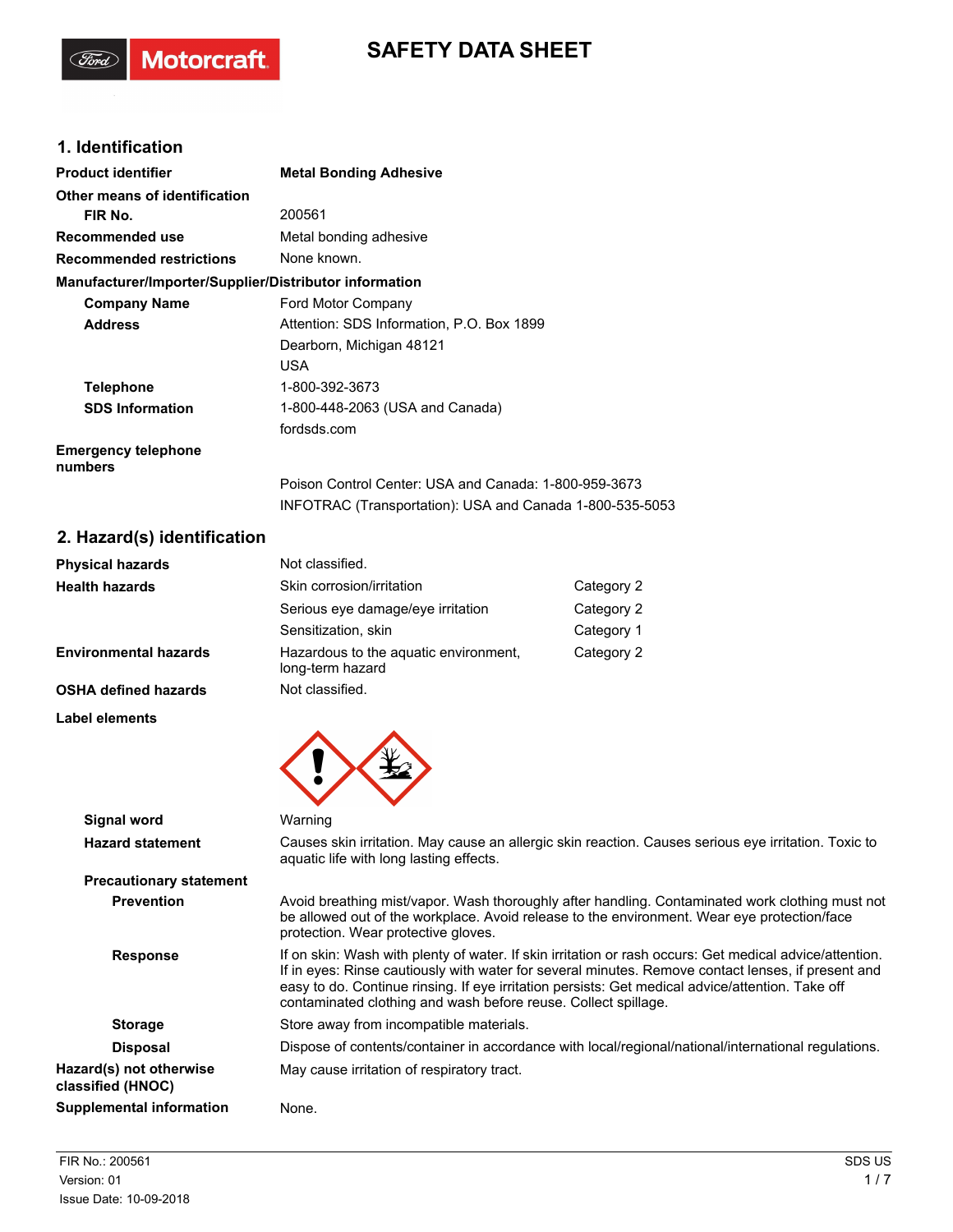## **3. Composition/information on ingredients**

**Mixtures**

| <b>Chemical name</b> | Common name and synonyms | <b>CAS number</b> | %         |
|----------------------|--------------------------|-------------------|-----------|
| Epoxy resin          |                          | Trade Secret      | $30 - 35$ |
| DIBENZOYL PEROXIDE   |                          | $94-36-0$         | 1-3       |

Specific chemical identity and/or exact percentage (concentration) of composition has been withheld as a trade secret.

#### **4. First-aid measures**

| <b>Inhalation</b>                                                            | Move to fresh air. Call a physician if symptoms develop or persist.                                                                                                                                                             |
|------------------------------------------------------------------------------|---------------------------------------------------------------------------------------------------------------------------------------------------------------------------------------------------------------------------------|
| <b>Skin contact</b>                                                          | Remove contaminated clothing immediately and wash skin with soap and water. In case of<br>eczema or other skin disorders: Seek medical attention and take along these instructions. Wash<br>contaminated clothing before reuse. |
| Eye contact                                                                  | Immediately flush eyes with plenty of water for at least 15 minutes. Remove contact lenses, if<br>present and easy to do. Continue rinsing. Get medical attention if irritation develops and persists.                          |
| Ingestion                                                                    | Rinse mouth. Get medical attention if symptoms occur.                                                                                                                                                                           |
| <b>Most important</b><br>symptoms/effects, acute and<br>delayed              | Severe eye irritation. Symptoms may include stinging, tearing, redness, swelling, and blurred<br>vision. Coughing. Skin irritation. May cause redness and pain. May cause an allergic skin reaction.<br>Dermatitis, Rash.       |
| Indication of immediate<br>medical attention and special<br>treatment needed | Provide general supportive measures and treat symptomatically. Keep victim under observation.<br>Symptoms may be delayed.                                                                                                       |
| <b>General information</b>                                                   | Ensure that medical personnel are aware of the material(s) involved, and take precautions to<br>protect themselves. Wash contaminated clothing before reuse.                                                                    |
| 5. Fire-fighting measures                                                    |                                                                                                                                                                                                                                 |

#### **Suitable extinguishing media** Water fog. Foam. Dry chemical powder. Carbon dioxide (CO2). **Unsuitable extinguishing** Do not use water jet as an extinguisher, as this will spread the fire. **media** During fire, gases hazardous to health may be formed. Upon decomposition, this product emits carbon monoxide, carbon dioxide and/or low molecular weight hydrocarbons. **Specific hazards arising from the chemical Special protective equipment** Self-contained breathing apparatus and full protective clothing must be worn in case of fire. **and precautions for firefighters Fire fighting** Move containers from fire area if you can do so without risk. **equipment/instructions Specific methods** Use standard firefighting procedures and consider the hazards of other involved materials. General fire hazards **No unusual fire or explosion hazards noted.**

#### **6. Accidental release measures**

| <b>Personal precautions,</b><br>protective equipment and<br>emergency procedures | Avoid contact with eyes, skin, and clothing. Avoid breathing mist/vapor. Do not touch damaged<br>containers or spilled material unless wearing appropriate protective clothing. Ensure adequate<br>ventilation. Keep people away from and upwind of spill/leak. Keep unnecessary personnel away.<br>Local authorities should be advised if significant spillages cannot be contained. Wear appropriate<br>protective equipment and clothing during clean-up. For personal protection, see section 8 of the<br>SDS. |
|----------------------------------------------------------------------------------|--------------------------------------------------------------------------------------------------------------------------------------------------------------------------------------------------------------------------------------------------------------------------------------------------------------------------------------------------------------------------------------------------------------------------------------------------------------------------------------------------------------------|
| <b>Methods and materials for</b><br>containment and cleaning up                  | The product is immiscible with water and will sediment in water systems. This material is classified<br>as a water pollutant under the Clean Water Act and should be prevented from contaminating soil<br>or from entering sewage and drainage systems which lead to waterways.                                                                                                                                                                                                                                    |
|                                                                                  | Large Spills: Stop the flow of material, if this is without risk. Dike the spilled material, where this is<br>possible. Absorb in vermiculite, dry sand or earth and place into containers. Following product<br>recovery, flush area with water.                                                                                                                                                                                                                                                                  |
|                                                                                  | Small Spills: Wipe up with absorbent material (e.g. cloth, fleece). Clean surface thoroughly to<br>remove residual contamination.                                                                                                                                                                                                                                                                                                                                                                                  |
|                                                                                  | Never return spills to original containers for re-use. For waste disposal, see section 13 of the SDS.                                                                                                                                                                                                                                                                                                                                                                                                              |
| <b>Environmental precautions</b>                                                 | Avoid release to the environment. Inform appropriate managerial or supervisory personnel of all<br>environmental releases. Prevent further leakage or spillage if safe to do so. Avoid discharge into<br>drains, water courses or onto the ground.                                                                                                                                                                                                                                                                 |
| FIR No.: 200561                                                                  | SDS US                                                                                                                                                                                                                                                                                                                                                                                                                                                                                                             |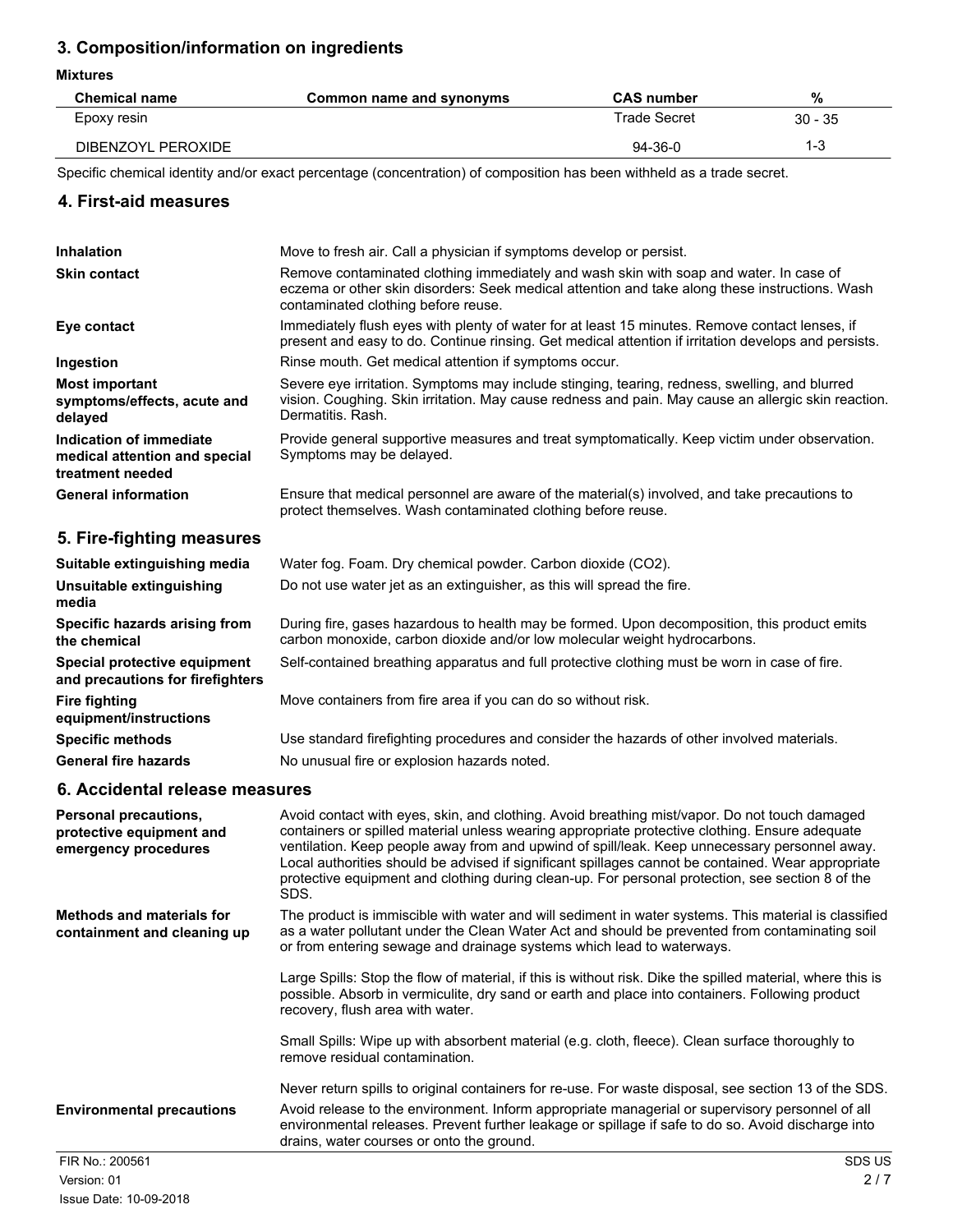### **7. Handling and storage**

Avoid contact with eyes, skin, and clothing. Avoid breathing vapor. Avoid prolonged exposure. Provide adequate ventilation. Avoid release to the environment. Observe good industrial hygiene practices. Wear appropriate personal protective equipment. For personal protection, see Section 8 of the SDS. **Precautions for safe handling**

Store in tightly closed container. Store away from incompatible materials (see Section 10 of the SDS). **Conditions for safe storage, including any incompatibilities**

#### **8. Exposure controls/personal protection**

#### **Occupational exposure limits**

The following constituents are the only constituents of the product which have a PEL, TLV or other recommended exposure limit. At this time, the other constituents have no known exposure limits.

|                                             | US. OSHA Table Z-1 Limits for Air Contaminants (29 CFR 1910.1000)                                                                                                                                                                                                                                                                                                                     |                                                               |  |
|---------------------------------------------|---------------------------------------------------------------------------------------------------------------------------------------------------------------------------------------------------------------------------------------------------------------------------------------------------------------------------------------------------------------------------------------|---------------------------------------------------------------|--|
| <b>Components</b>                           | <b>Type</b>                                                                                                                                                                                                                                                                                                                                                                           | <b>Value</b>                                                  |  |
| DIBENZOYL PEROXIDE<br>$(CAS 94-36-0)$       | PEL                                                                                                                                                                                                                                                                                                                                                                                   | $5$ mg/m $3$                                                  |  |
| <b>US. ACGIH Threshold Limit Values</b>     |                                                                                                                                                                                                                                                                                                                                                                                       |                                                               |  |
| <b>Components</b>                           | <b>Type</b>                                                                                                                                                                                                                                                                                                                                                                           | <b>Value</b>                                                  |  |
| DIBENZOYL PEROXIDE<br>$(CAS 94-36-0)$       | <b>TWA</b>                                                                                                                                                                                                                                                                                                                                                                            | $5$ mg/m $3$                                                  |  |
| US. NIOSH: Pocket Guide to Chemical Hazards |                                                                                                                                                                                                                                                                                                                                                                                       |                                                               |  |
| <b>Components</b>                           | <b>Type</b>                                                                                                                                                                                                                                                                                                                                                                           | <b>Value</b>                                                  |  |
| DIBENZOYL PEROXIDE<br>$(CAS 94-36-0)$       | <b>TWA</b>                                                                                                                                                                                                                                                                                                                                                                            | $5$ mg/m $3$                                                  |  |
| <b>Biological limit values</b>              | No biological exposure limits noted for the ingredient(s).                                                                                                                                                                                                                                                                                                                            |                                                               |  |
| Appropriate engineering<br>controls         | Provide eyewash station and safety shower. Use adequate ventilation to control airborne<br>concentrations below the exposure limits/guidelines. If user operations generate a vapor, dust<br>and/or mist, use process enclosure, appropriate local exhaust ventilation, or other engineering<br>controls to control airborne levels below the recommended exposure limits/guidelines. |                                                               |  |
|                                             | Individual protection measures, such as personal protective equipment                                                                                                                                                                                                                                                                                                                 |                                                               |  |
| <b>Eye/face protection</b>                  | Wear safety glasses with side shields (or goggles).                                                                                                                                                                                                                                                                                                                                   |                                                               |  |
| <b>Skin protection</b>                      |                                                                                                                                                                                                                                                                                                                                                                                       |                                                               |  |
| <b>Hand protection</b>                      | Suitable chemical protective gloves should be worn when the potential exists for skin exposure.<br>The choice of an appropriate glove does not only depend on its material but also on other quality<br>features and is different from one producer to the other. Nitrile, butyl rubber or neoprene gloves<br>are recommended.                                                        |                                                               |  |
| <b>Other</b>                                |                                                                                                                                                                                                                                                                                                                                                                                       | Wear appropriate chemical resistant clothing if applicable.   |  |
| <b>Respiratory protection</b>               | If engineering controls do not maintain airborne concentrations to a level which is adequate to<br>protect worker health, an approved respirator must be worn. Respirator selection, use and<br>maintenance should be in accordance with the requirements of OSHA Respiratory Protection<br>Standard 29 CFR 1910.134 and/or Canadian Standard CSA Z94.4.                              |                                                               |  |
| <b>Thermal hazards</b>                      |                                                                                                                                                                                                                                                                                                                                                                                       | Wear appropriate thermal protective clothing, when necessary. |  |
| General hygiene<br>considerations           | Always observe good personal hygiene measures, such as washing after handling the material<br>and before eating, drinking, and/or smoking. Routinely wash work clothing and protective<br>equipment to remove contaminants. Contaminated work clothing should not be allowed out of the<br>workplace.                                                                                 |                                                               |  |

#### **9. Physical and chemical properties**

| Appearance                   |                |
|------------------------------|----------------|
| <b>Physical state</b>        | Liquid.        |
| Form                         | Liquid.        |
| Color                        | Grey.          |
| <b>Odor</b>                  | Slight.        |
| Odor threshold               | Not available. |
| рH                           | Not available. |
| Melting point/freezing point | Not available. |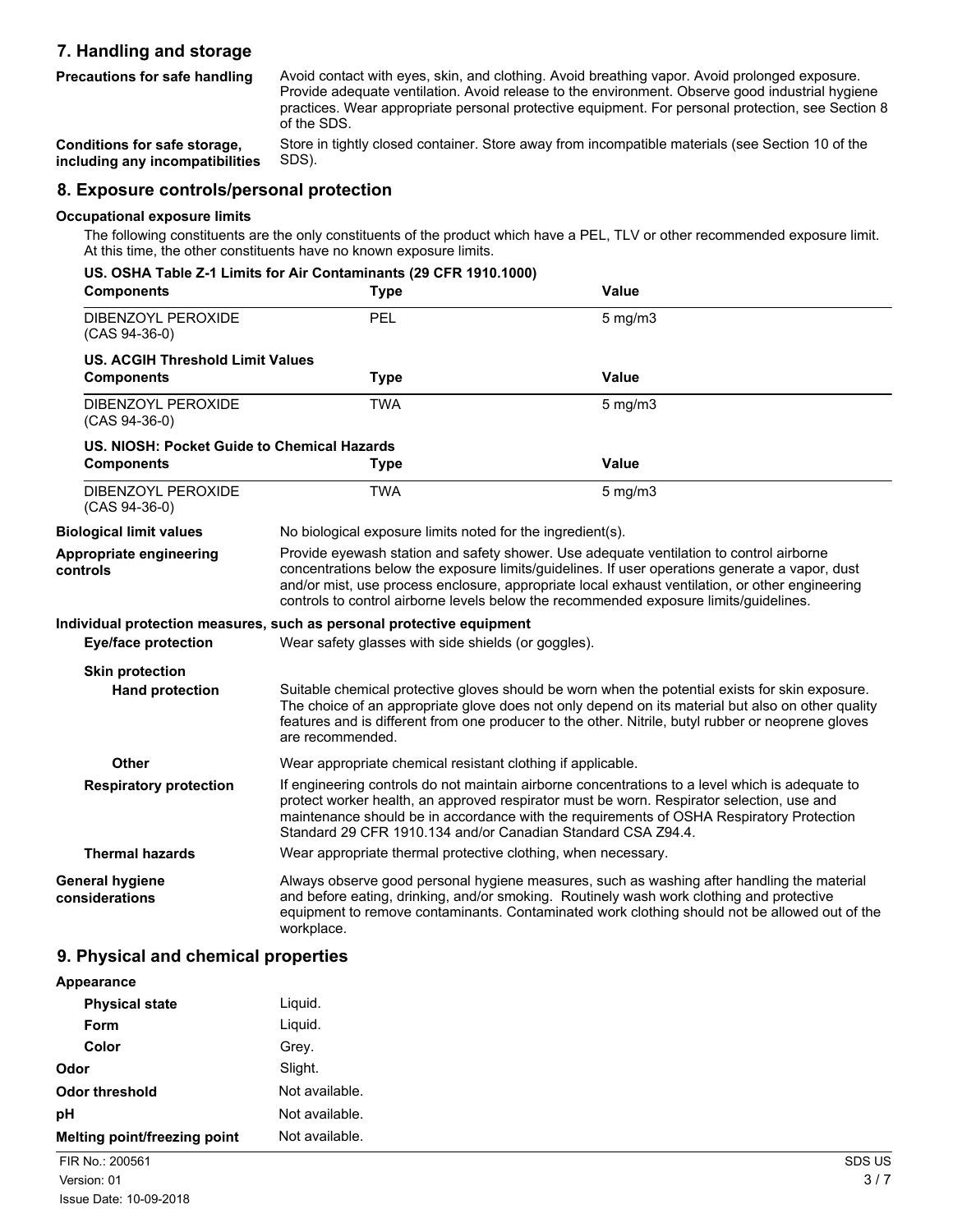| Initial boiling point and boiling<br>range        | Not available.                   |
|---------------------------------------------------|----------------------------------|
| <b>Flash point</b>                                | > 201.0 °F (> 93.9 °C) Setaflash |
| <b>Evaporation rate</b>                           | Not available.                   |
| Flammability (solid, gas)                         | Not applicable.                  |
| Upper/lower flammability or explosive limits      |                                  |
| <b>Flammability limit - lower</b><br>(%)          | Not available.                   |
| <b>Flammability limit - upper</b><br>$(\%)$       | Not available.                   |
| Explosive limit - lower (%)                       | Not available.                   |
| Explosive limit - upper (%)                       | Not available.                   |
| Vapor pressure                                    | Not available.                   |
| Vapor density                                     | $> 1$ (AIR=1)                    |
| <b>Relative density</b>                           | 1.78                             |
| Solubility(ies)                                   |                                  |
| Solubility (water)                                | Insoluble                        |
| <b>Partition coefficient</b><br>(n-octanol/water) | Not available.                   |
| <b>Auto-ignition temperature</b>                  | Not available.                   |
| <b>Decomposition temperature</b>                  | Not available.                   |
| <b>Viscosity</b>                                  | $> 56180$ mm <sup>2</sup> /s     |
| <b>Viscosity temperature</b>                      | 77 °F (25 °C)                    |
| <b>Other information</b>                          |                                  |
| <b>Density</b>                                    | $1.78$ g/cm $3$                  |
| <b>VOC</b>                                        | 0.4 % w/w                        |
| 10. Stability and reactivity                      |                                  |

| <b>Reactivity</b><br><b>Chemical stability</b><br><b>Possibility of hazardous</b><br>reactions | The product is stable and non-reactive under normal conditions of use, storage and transport.<br>Material is stable under normal conditions.<br>Hazardous polymerization does not occur. |
|------------------------------------------------------------------------------------------------|------------------------------------------------------------------------------------------------------------------------------------------------------------------------------------------|
| <b>Conditions to avoid</b>                                                                     | Keep away from heat, hot surfaces, sparks, open flames and other ignition sources. Avoid<br>temperatures exceeding the flash point. Contact with incompatible materials.                 |
| Incompatible materials                                                                         | Acids, Fluorine.                                                                                                                                                                         |
| <b>Hazardous decomposition</b><br>products                                                     | Upon decomposition, this product emits carbon monoxide, carbon dioxide and/or low molecular<br>weight hydrocarbons.                                                                      |

# **11. Toxicological information**

#### **Information on likely routes of exposure**

| Prolonged inhalation may be harmful. May cause irritation to the respiratory system.                                                                                                                                      |
|---------------------------------------------------------------------------------------------------------------------------------------------------------------------------------------------------------------------------|
| Causes skin irritation. May cause an allergic skin reaction.                                                                                                                                                              |
| Causes serious eve irritation.                                                                                                                                                                                            |
| May be harmful if swallowed.                                                                                                                                                                                              |
| Severe eye irritation. Symptoms may include stinging, tearing, redness, swelling, and blurred<br>vision. Coughing. Skin irritation. May cause redness and pain. May cause an allergic skin<br>reaction. Dermatitis. Rash. |
|                                                                                                                                                                                                                           |

### **Information on toxicological effects**

**Acute toxicity**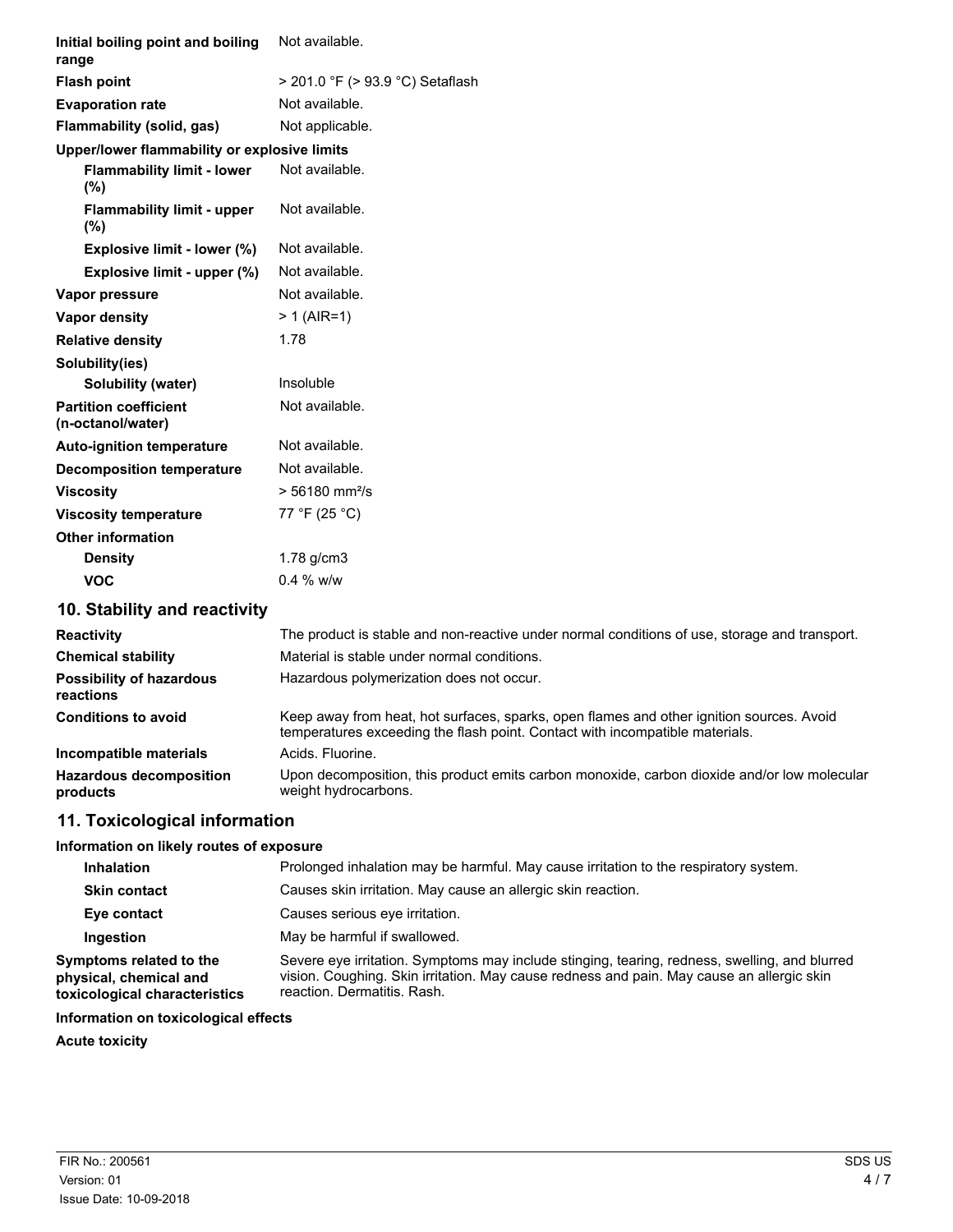| <b>Components</b>                                                       | <b>Species</b>                                                                                                                                                                                                                                                                                                                                    | <b>Calculated/Test Results</b> |
|-------------------------------------------------------------------------|---------------------------------------------------------------------------------------------------------------------------------------------------------------------------------------------------------------------------------------------------------------------------------------------------------------------------------------------------|--------------------------------|
| DIBENZOYL PEROXIDE (CAS 94-36-0)                                        |                                                                                                                                                                                                                                                                                                                                                   |                                |
| Acute                                                                   |                                                                                                                                                                                                                                                                                                                                                   |                                |
| Oral                                                                    |                                                                                                                                                                                                                                                                                                                                                   |                                |
| LD50                                                                    | Rat                                                                                                                                                                                                                                                                                                                                               | 7710 mg/kg                     |
| Other<br>LD50                                                           | Mouse                                                                                                                                                                                                                                                                                                                                             | 206 mg/kg                      |
|                                                                         |                                                                                                                                                                                                                                                                                                                                                   |                                |
| <b>Skin corrosion/irritation</b>                                        | Causes skin irritation.<br>Causes serious eye irritation.                                                                                                                                                                                                                                                                                         |                                |
| Serious eye damage/eye<br>irritation                                    |                                                                                                                                                                                                                                                                                                                                                   |                                |
| Respiratory or skin sensitization                                       |                                                                                                                                                                                                                                                                                                                                                   |                                |
| <b>Respiratory sensitization</b>                                        | Not a respiratory sensitizer.                                                                                                                                                                                                                                                                                                                     |                                |
| <b>Skin sensitization</b>                                               | May cause an allergic skin reaction.                                                                                                                                                                                                                                                                                                              |                                |
| Germ cell mutagenicity                                                  | No data available to indicate product or any components present at greater than 0.1% are<br>mutagenic or genotoxic.                                                                                                                                                                                                                               |                                |
| Carcinogenicity                                                         | Carcinogenic effects are not expected as a result of occupational exposure.                                                                                                                                                                                                                                                                       |                                |
| Not listed.                                                             | IARC Monographs. Overall Evaluation of Carcinogenicity                                                                                                                                                                                                                                                                                            |                                |
| <b>Reproductive toxicity</b>                                            | This product is not expected to cause reproductive or developmental effects.                                                                                                                                                                                                                                                                      |                                |
| Specific target organ toxicity -<br>single exposure                     | Not classified.                                                                                                                                                                                                                                                                                                                                   |                                |
| Specific target organ toxicity -<br>repeated exposure                   | Not classified.                                                                                                                                                                                                                                                                                                                                   |                                |
| <b>Aspiration hazard</b>                                                | Not an aspiration hazard.                                                                                                                                                                                                                                                                                                                         |                                |
| <b>Chronic effects</b>                                                  | Prolonged inhalation may be harmful. Prolonged exposure may cause chronic effects.                                                                                                                                                                                                                                                                |                                |
| 12. Ecological information                                              |                                                                                                                                                                                                                                                                                                                                                   |                                |
| <b>Ecotoxicity</b>                                                      | Toxic to aquatic life with long lasting effects.                                                                                                                                                                                                                                                                                                  |                                |
| Persistence and degradability                                           | No data is available on the degradability of any ingredients in the mixture.                                                                                                                                                                                                                                                                      |                                |
| <b>Bioaccumulative potential</b>                                        |                                                                                                                                                                                                                                                                                                                                                   |                                |
| Partition coefficient n-octanol / water (log Kow)<br>DIBENZOYL PEROXIDE | 3.46                                                                                                                                                                                                                                                                                                                                              |                                |
| <b>Mobility in soil</b>                                                 | No data available.                                                                                                                                                                                                                                                                                                                                |                                |
| Other adverse effects                                                   | No other adverse environmental effects (e.g. ozone depletion, photochemical ozone creation<br>potential, endocrine disruption, global warming potential) are expected from this component.                                                                                                                                                        |                                |
| 13. Disposal considerations                                             |                                                                                                                                                                                                                                                                                                                                                   |                                |
| <b>Disposal instructions</b>                                            | Collect and reclaim or dispose in sealed containers at licensed waste disposal site. Do not allow<br>this material to drain into sewers/water supplies. Do not contaminate ponds, waterways or ditches<br>with chemical or used container. Dispose of contents/container in accordance with<br>local/regional/national/international regulations. |                                |
| <b>Local disposal regulations</b>                                       | Dispose in accordance with all applicable regulations.                                                                                                                                                                                                                                                                                            |                                |
| <b>Hazardous waste code</b>                                             | The waste code should be assigned in discussion between the user, the producer and the waste<br>disposal company.                                                                                                                                                                                                                                 |                                |
| Waste from residues / unused<br>products                                | Dispose of in accordance with local regulations. Empty containers or liners may retain some<br>product residues. This material and its container must be disposed of in a safe manner (see:<br>Disposal instructions).                                                                                                                            |                                |
| <b>Contaminated packaging</b>                                           | Since emptied containers may retain product residue, follow label warnings even after container is<br>emptied. Empty containers should be taken to an approved waste handling site for recycling or<br>disposal.                                                                                                                                  |                                |
|                                                                         |                                                                                                                                                                                                                                                                                                                                                   |                                |

# **14. Transport information**

### **DOT**

Not regulated as dangerous goods.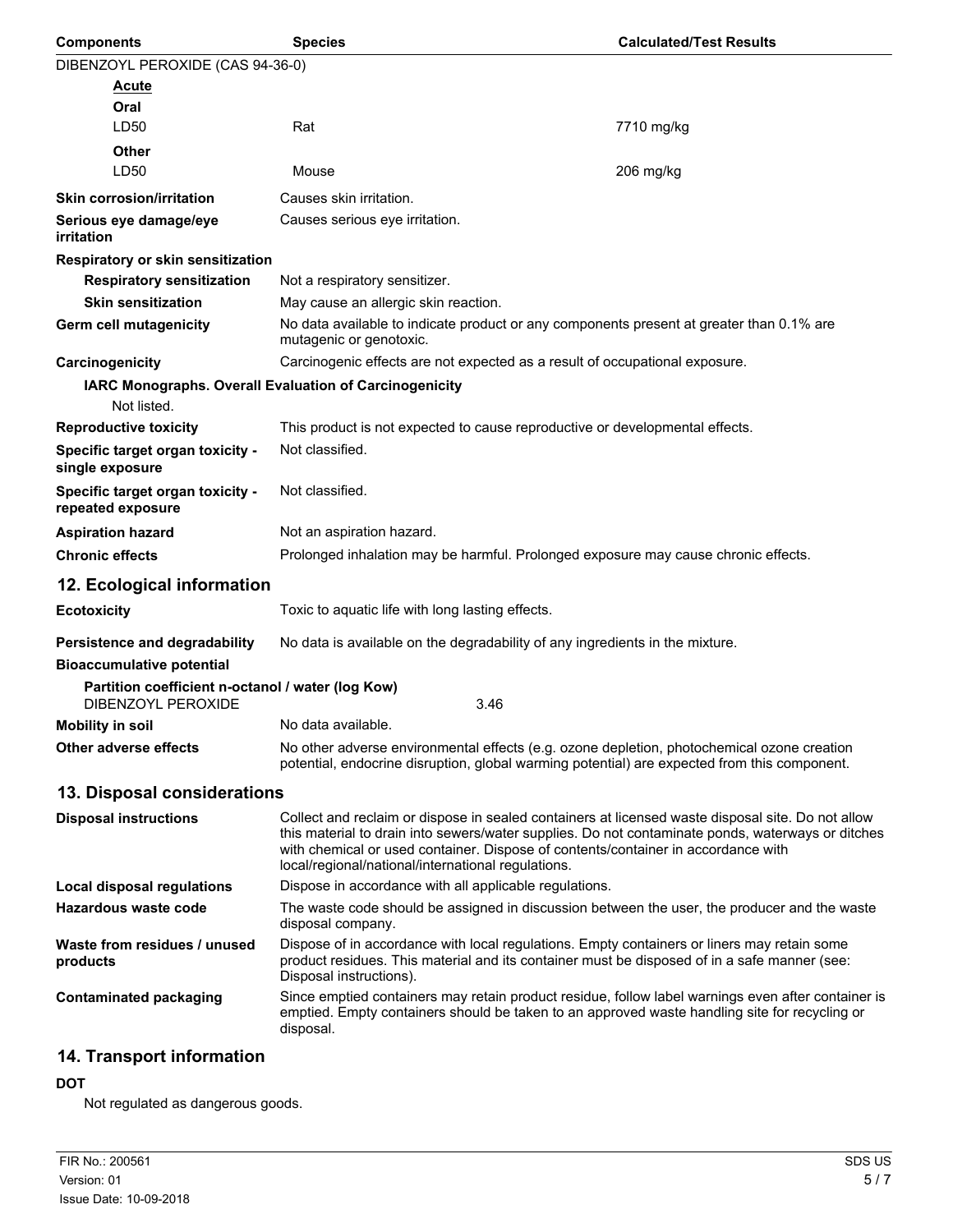#### **IATA**

Not regulated as dangerous goods.

#### **IMDG**

Not regulated as dangerous goods.

**Transport in bulk according to** Not established. **Annex II of MARPOL 73/78 and the IBC Code**

### **15. Regulatory information**

| <b>US federal regulations</b>                                                                      | This product is a "Hazardous Chemical" as defined by the OSHA Hazard Communication<br>Standard, 29 CFR 1910.1200. |                   |         |          |  |
|----------------------------------------------------------------------------------------------------|-------------------------------------------------------------------------------------------------------------------|-------------------|---------|----------|--|
| TSCA Section 12(b) Export Notification (40 CFR 707, Subpt. D)                                      |                                                                                                                   |                   |         |          |  |
| Not regulated.                                                                                     |                                                                                                                   |                   |         |          |  |
| <b>CERCLA Hazardous Substance List (40 CFR 302.4)</b>                                              |                                                                                                                   |                   |         |          |  |
| Not listed.                                                                                        |                                                                                                                   |                   |         |          |  |
| <b>SARA 304 Emergency release notification</b>                                                     |                                                                                                                   |                   |         |          |  |
| Not regulated.                                                                                     |                                                                                                                   |                   |         |          |  |
| Superfund Amendments and Reauthorization Act of 1986 (SARA)                                        |                                                                                                                   |                   |         |          |  |
| <b>SARA 302 Extremely hazardous substance</b><br>Not listed.                                       |                                                                                                                   |                   |         |          |  |
| SARA 311/312 Hazardous<br>chemical                                                                 | Yes                                                                                                               |                   |         |          |  |
| <b>Classified hazard</b><br>categories                                                             | Skin corrosion or irritation<br>Serious eye damage or eye irritation<br>Respiratory or skin sensitization         |                   |         |          |  |
| SARA 313 (TRI reporting)                                                                           |                                                                                                                   |                   |         |          |  |
| <b>Chemical name</b>                                                                               |                                                                                                                   | <b>CAS number</b> |         | % by wt. |  |
| DIBENZOYL PEROXIDE                                                                                 |                                                                                                                   | 94-36-0           | $1 - 3$ |          |  |
| <b>Other federal regulations</b>                                                                   |                                                                                                                   |                   |         |          |  |
| Clean Air Act (CAA) Section 112 Hazardous Air Pollutants (HAPs) List                               |                                                                                                                   |                   |         |          |  |
| Not regulated.<br>Clean Air Act (CAA) Section 112(r) Accidental Release Prevention (40 CFR 68.130) |                                                                                                                   |                   |         |          |  |
| Not regulated.                                                                                     |                                                                                                                   |                   |         |          |  |
| <b>Safe Drinking Water Act</b><br>(SDWA)                                                           | Not regulated.                                                                                                    |                   |         |          |  |
| US state regulations                                                                               | Not applicable.                                                                                                   |                   |         |          |  |
| <b>California Proposition 65</b><br>Not applicable.                                                |                                                                                                                   |                   |         |          |  |
| <b>International Inventories</b>                                                                   |                                                                                                                   |                   |         |          |  |
|                                                                                                    |                                                                                                                   |                   |         |          |  |

All components are listed or are exempt from listing on the Toxic Substances Control Act Inventory.

### **16. Other information, including date of preparation or last revision**

| <b>Issue date</b>               | 10-09-2018                                           |
|---------------------------------|------------------------------------------------------|
| <b>Version</b>                  | 01                                                   |
| <b>HMIS<sup>®</sup></b> ratings | Health: $2$<br>Flammability: 1<br>Physical hazard: 1 |
| <b>NFPA ratings</b>             | Health: 1<br>Flammability: 1<br>Instability: 0       |